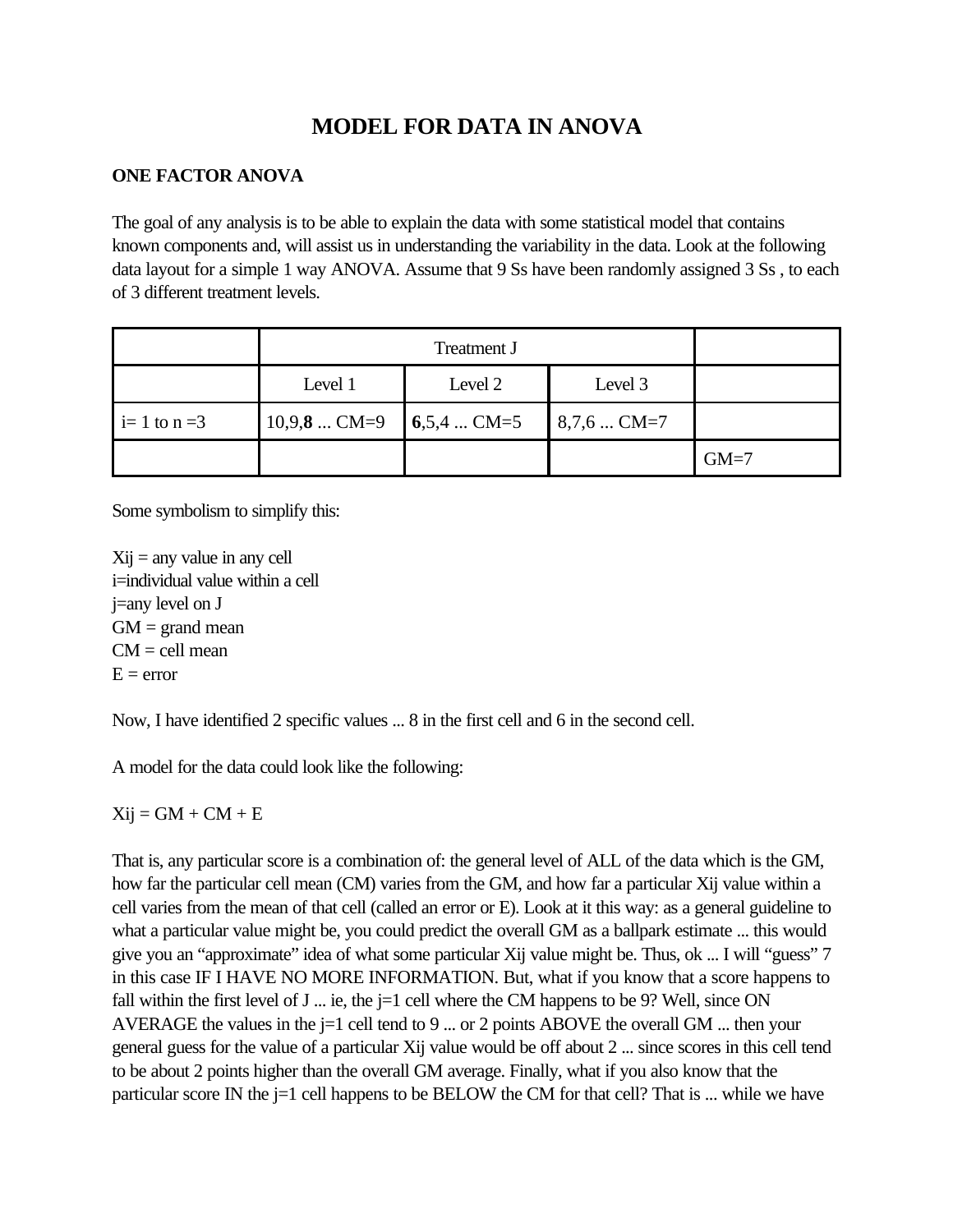made an adjustment for the Xij score being in a cell that happens to be 2 points above the GM, we now know that the specific score within the cell happens to be (in error) 1 point BELOW the CM of 9. This would suggest we need to make one last adjustment to account for the fact that this score is not exactly like the average in this cell but rather, below average. So, for this Xij score of 8 ... we would have a model that looks like:

 $Xij = GM + CM + E$ 

 $8 = 7 + (+2) + (-1)$  $8 = 8$ 

What about the score of 6 in the second or  $j=2$  cell?

```
Xij = GM + CM + E
```
 $6 = 7 + (-2) + (+1)$  $6 = 6$ 

You could try this for each and every Xij value within the entire data table and you will find that the Xij  $= GM + CM + E$  will always work.

So, for this simple 1 factor ANOVA, we have a model that says we can "explain" or account for the deviations of scores around the overall mean by two components: one component represents how far group or cell means differ from the overall mean, AND another component indicates how far individual values within groups or cells differ from the means of those cells or groups.

Now, get this. The Xij =  $GM + CM + E$  is a simple algebraic expression and, we can operate on it using the "rules" of algebra. So, we could do the following:

 $Xij - GM = CM + E$ 

All I did was to move the GM to the left side and, of course, if I did that, it will appear as a negative term on the left. But, now what I have on the left side is ... the DEVIATION of any particular score from the GM, right? And, on the right side I have now isolated the CM which is how far the mean of a particular cell is from the GM ... and the E term which is how far scores are within a cell from the cell means. So, in a sense, we have on the left side the deviations around the grand mean for all scores ... and on the right side we have differences in group or cell means from the grand mean, and also within group deviations. THIS IS STARTING TO SOUND A LOT LIKE THE SS MODEL WE HAVE BEEN USING IN ANOVA ... ie,  $SS(T) = SS(BG) + SS(WG)$ .

Without showing you directly, following normal algebraic rules, we could essentially consider the left side as one kind of deviation score, and the right side as 2 kinds of deviation scores AND, therefore, SQUARE each of the deviation terms and this would produce for us the SS quantities of SS(T),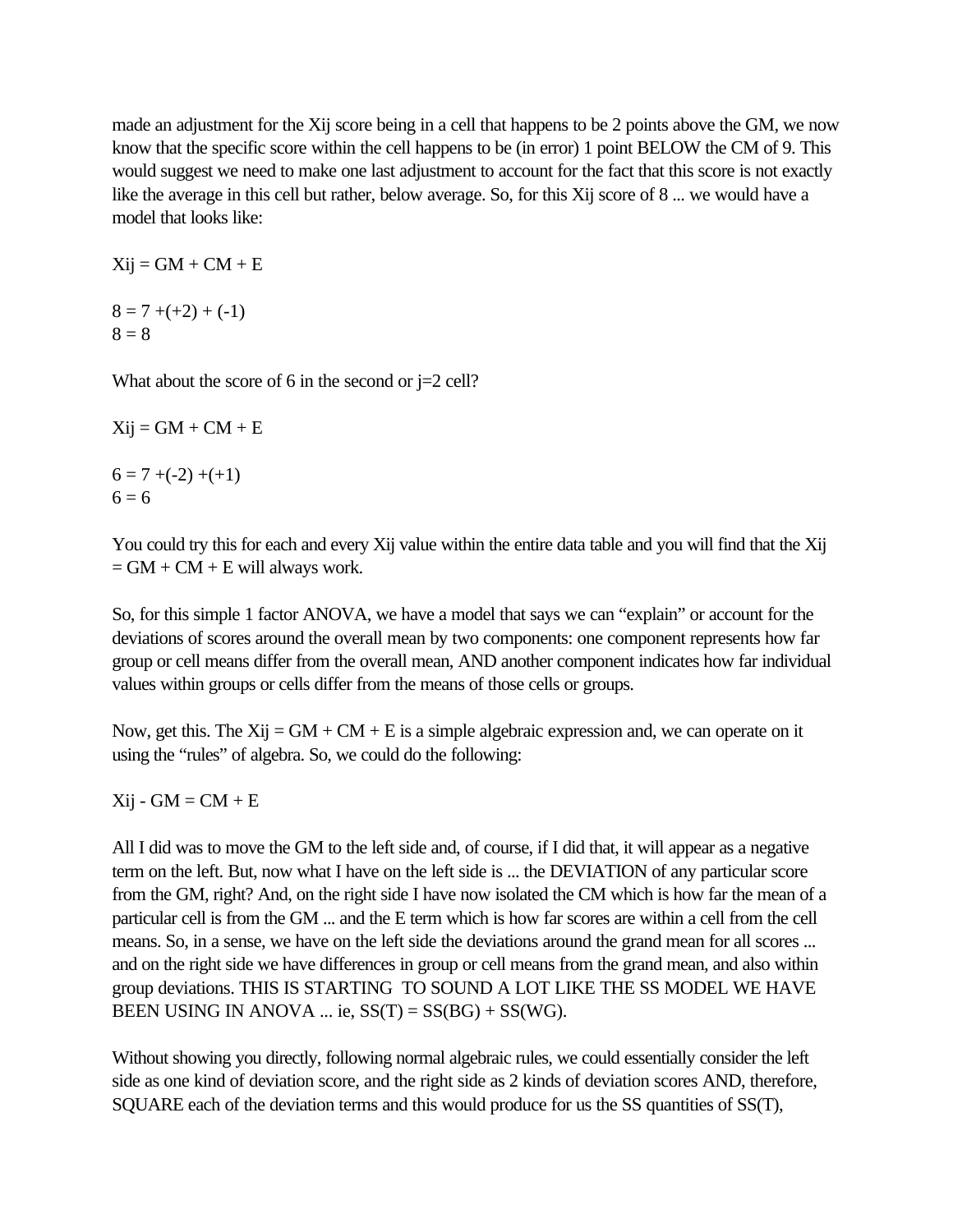SS(BG), and SS(WG). It does take a bit of algebraic work but, I think that you get the general idea.

#### **TWO FACTOR ANOVA**

Now, what about using such a model in the case where we have a simple 2 factor ANOVA design? So, assume that we have 12 Ss, 2 independent variable factors J and K, each with 2 levels ... and we randomly assign 3 Ss to each of the 2 by 2 or 4 cells. Look at the data below.

|             |         | <b>Treatment J</b> |              |            |
|-------------|---------|--------------------|--------------|------------|
|             |         | Level 1            | Level 2      |            |
| Treatment K | Level 1 | $10,9,8$ CM=9      | $6,5,4$ CM=5 | $k1 M = 7$ |
|             | Level 2 | $6,5,4$ CM=5       | $2,1,0$ CM=1 | $k2 M = 3$ |
|             |         | $i1 M = 7$         | $i2 M = 3$   | $GM = 5$   |





Here is a plot of the data:

Note that the lines are parallel.

Now, what about a model for this ANOVA design ... have a look.

 $Xijk = GM + JM + KM + E$ 

Here,  $JM$  = mean for J level,  $KM$  = mean for K level, and Xijk is any value in any cell.

The model in this case takes into account the overall level of the data or GM, but recognizes that a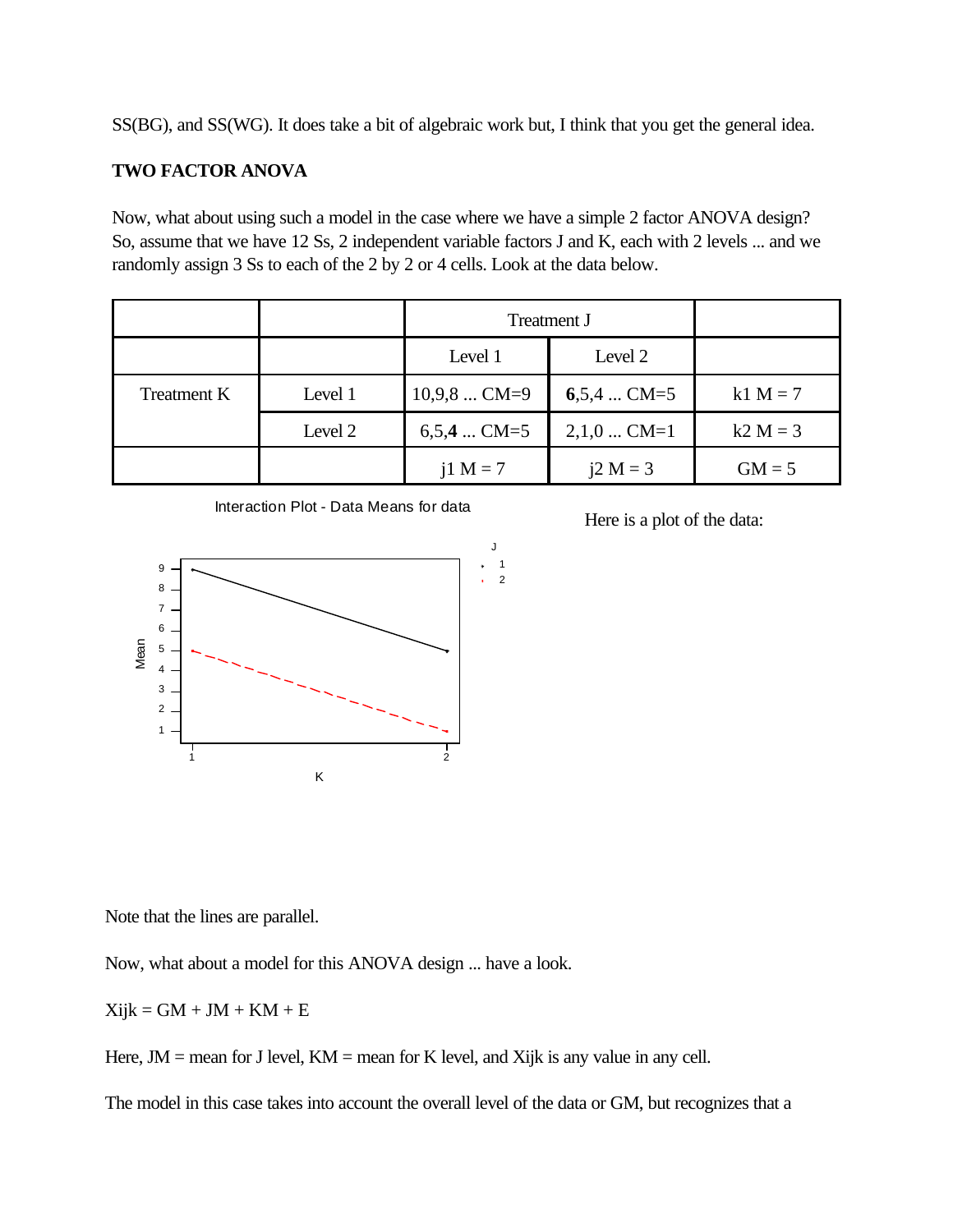particular Xijk is in a cell that belongs to a certain LEVEL of J (member of a column), belongs to a cell in a particular LEVEL of K (member of a row), and is a member of a particular cell (and therefore could be above or below the mean of that cell = error or  $E$ ).

I have selected the values of 4 in the lower left cell  $(X_{312})$  and 6 in the upper right cell  $(X_{121})$ .

 $Xijk = GM + JM + KM + E$  $4 = 5 + (+2) + (-2) + (-1)$  $4 = 4$  $6 = 5 + (-2) + (+2) + (+1)$  $6 = 6$ 

You can try this for every value and you will see that it works. Now look at the next table.

|                    |         | <b>Treatment J</b> |                |            |
|--------------------|---------|--------------------|----------------|------------|
|                    |         | Level 1            | Level 2        |            |
| <b>Treatment K</b> | Level 1 | $10,9,8$ CM=9      | $10,9,8$ CM=9  | $k1 M = 9$ |
|                    | Level 2 | $6,5,4$ CM = 5     | $2,1,0$ CM = 1 | $k2 M = 3$ |
|                    |         | $i1 M = 7$         | $i2 M = 5$     | $GM = 6$   |



Have a look at the graph of the data.

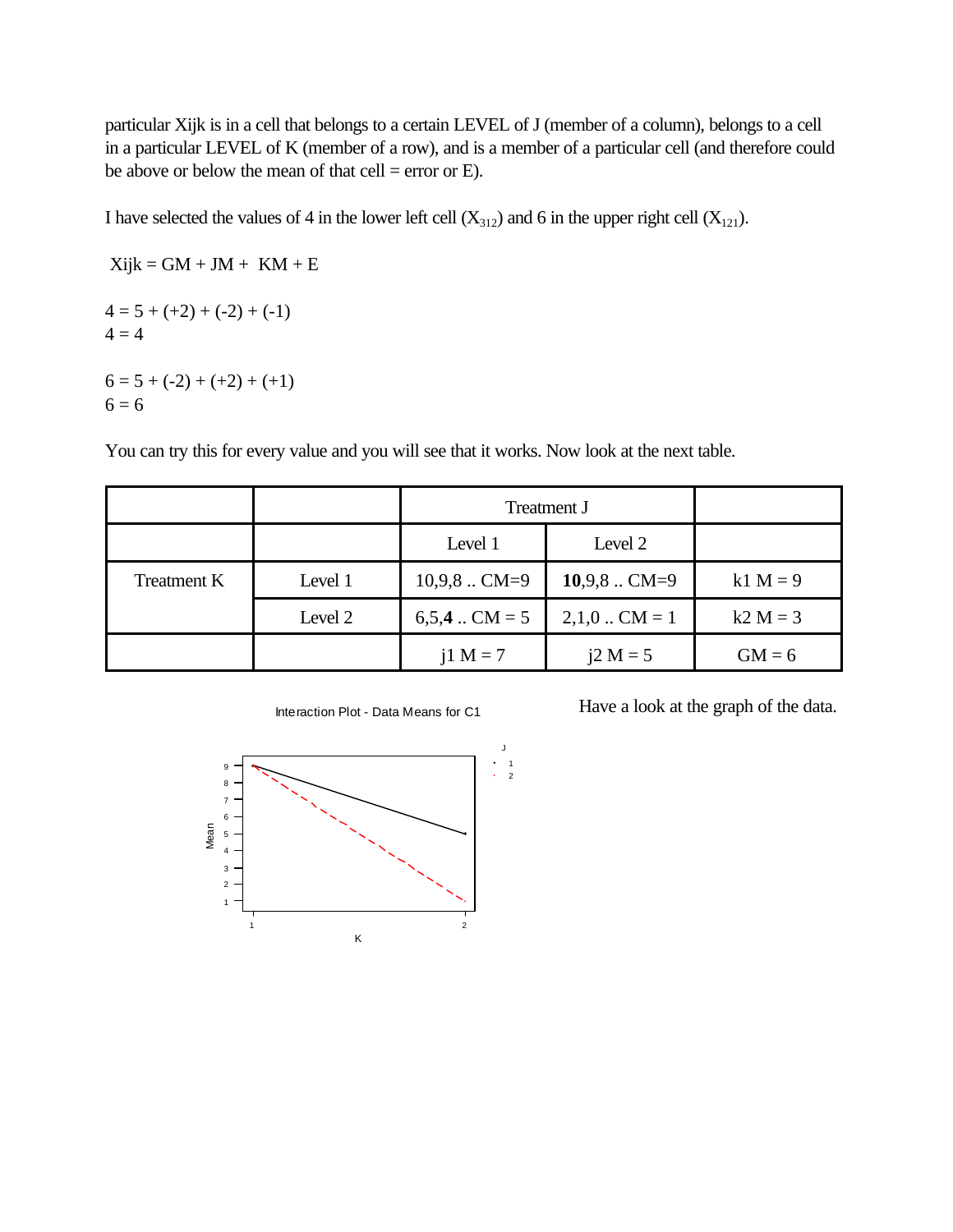Note that the lines are NOT parallel.

Now, I have selected scores of 4 in the lower left cell and 10 in the upper right cell. Let's apply the model we have and see what happens.

 $Xijk = GM + JM + KM + E$ 

 $4 = 6 + (+1) + (-3) + (-1)$ 4 does NOT equal 3

 $10 = 6 + (-1) + (+3) + (+1)$ 10 does NOT equal 9

What goes here? The model of  $Xi$ ijk =  $GM + JM + KM + E$  does not seem to work in this case ... the case where the lines are NOT parallel in the graph. Ah ha! That must mean that we need another TERM in our model ... in case this non parallel line situation occurs or, perhaps we need this "extra" term in our model all the time but, will only need to bring it into play WHEN the lines are not parallel.

#### *WHAT WE NEED IS A TERM IN THE MODEL FOR "POTENTIAL" INTERACTIONS!*

 $Xijk = GM + JM + KM + E$  needs to be expanded to:

 $Xi$ ijk = GM + JM + KM +  $[JM*KM]$  + E

What we need is a "standby" interaction term that will make up for the fact that the Xijk =  $GM + JM +$ KM + E model won't handle all 2 factor data table situations. In the score cases above, we would need to use this term and insert values of  $+1$  and  $+1$  respectively to make the right side of the model equal the score value on the left side. Thus, the model for representing each and every score in the data table MUST include a term for potential interactions that might occur with the set of data. Sometimes it will be needed ... sometimes it will not be needed but, the model needs to be general enough to handle situations like the data table above that shows a NON parallel line pattern.

Again, just like I did with the one factor model, we could:

 $Xijk = GM + JM + KM + [JM*KM] + E$